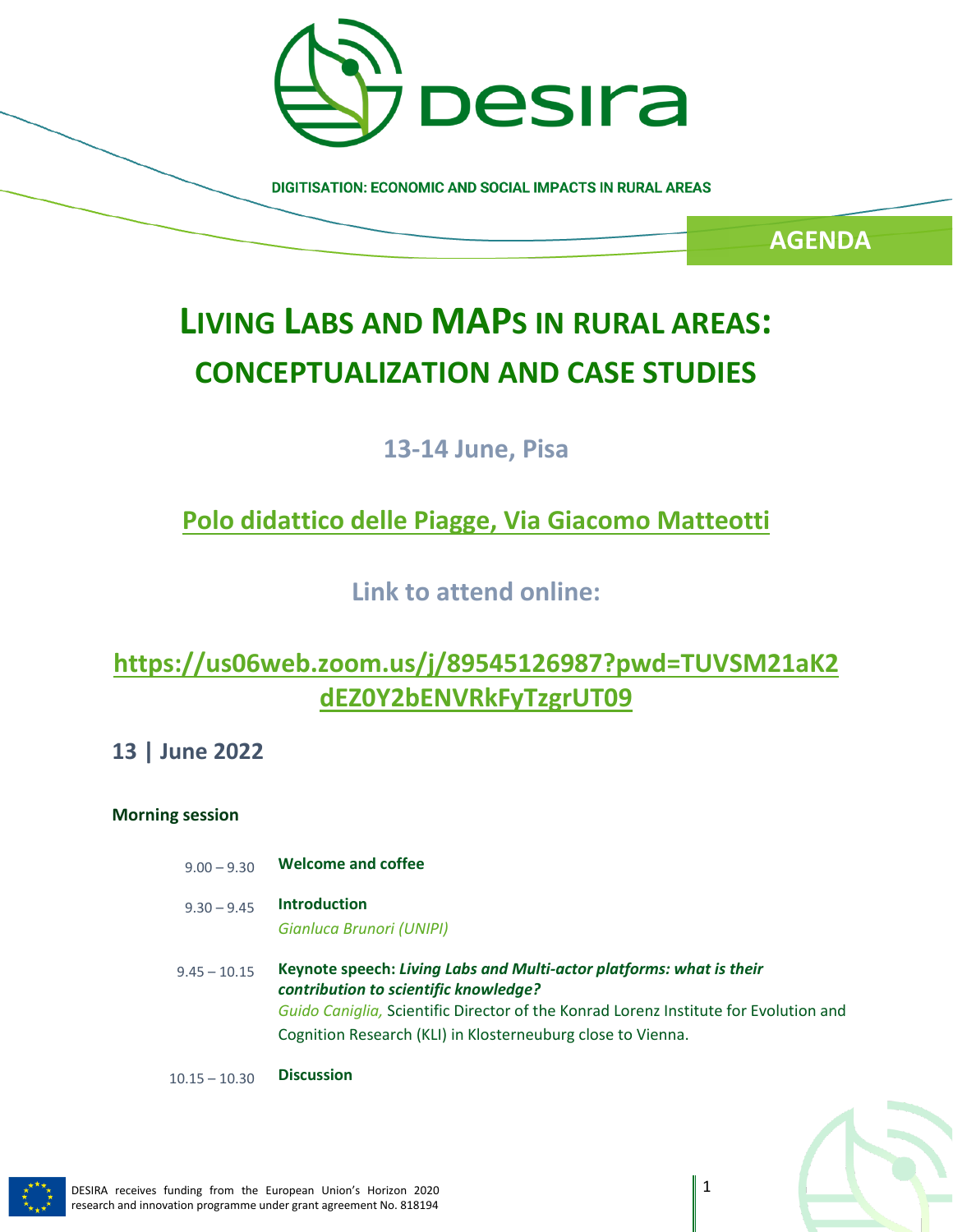

#### 10.30 – 10.45 **COFEE BREAK**

### 10.45 – 13.00 **Invited presentations**

*Dominic Duckett - Leanne Townsend (DESIRA) - Lies Debruyne- Daniel van der Velden - Scenario building and participatory theory building*

*Maria del Mar Delgado - Sherman Farhad (MOVING) - Participatory assessment of value chains*

*Jorieke Potters (SHERPA) - Building science-policy interface for a future vision of rural areas*

**13.00 – 14.00 LUNCH BREAK**

## **Afternoon session**

| $14.00 - 15.30$ | Living Labs and MAPs share their experiences (parallel sessions) |
|-----------------|------------------------------------------------------------------|
|                 | $15.30 - 15.45$ COFFEE BREAK                                     |
| $15.45 - 17.00$ | Living Labs and MAPs share their experiences (parallel sessions) |
| 17.00           | End of the first day                                             |

## **14 | June 2022**

## **Morning session**

| $9.00 - 10.00$  | Main messages and questions from the first day<br>Facilitators of working groups of day 1                                                                                        |
|-----------------|----------------------------------------------------------------------------------------------------------------------------------------------------------------------------------|
| $10.00 - 10.45$ | A research agenda for LL/MAPs<br>During this session we will develop, based on the findings of the working groups, a<br>research agenda on collaborative research in rural areas |
| $10.45 - 11.00$ | <b>COFFEE BREAK</b>                                                                                                                                                              |
| $11.00 - 13.00$ | Living Labs / MAPS assessment<br>During this session we will discuss the draft questionnaire for self-assessment of<br>LL/MAPS                                                   |

13.00 **End meeting**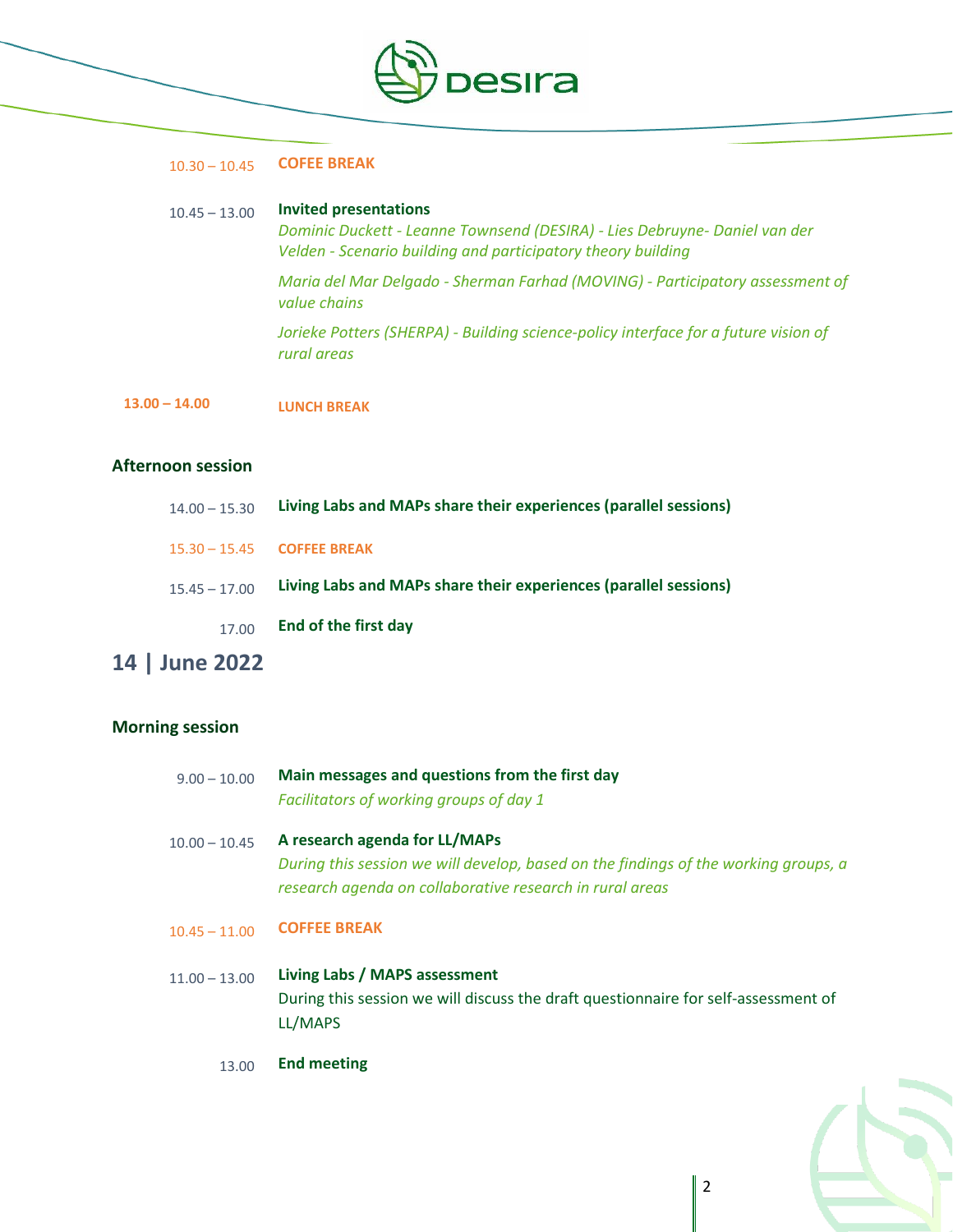

# **ANNEX 1 - PARALLEL SESSIONS - PROGRAMME**

**Group 1, 1st session (Monday 14:00-15:30) Digitalisation in Flemish Livestock Farming** Daniel Van der Velden (ILVO) **Digital marketing strategy for beef cattle production sector** Mikelis Grivins (Baltic Studies Centre) **GIs as territorialized living labs ? The case of Tête de Moine PDO in Swiss Jura** Luca Piccin (Origin for Sustainability) **Managing a Living Lab with a private-public institution: The experience of Consorzio Toscana Nord in the DESIRA project**

Livia Ortolani (AMIGO)

**Group 2, 1st session (Monday 14:00-15:30)**

**The LL as a format to address challenges in the sustainable water management** Eleni Toli (ATHENA RC)

**Can Living Labs effectively contribute to developing relevant recommendations for policy-makers?** Sylvain Quiédeville & Olivier Ejderyan (FiBL)

**Keeping living labs alive during the pandemics: lessons learnt at the University of Macerata** Chiara Mignani (University of Macerata)

**Stakeholder participation in food system research – reflection from two case studies in Switzerland** Isabel Jaisli (ZHAW)

**Group 1, 2nd session (Monday 15:45-17:00)**

**Aligning strategies for tackling climate change challenges in rural areas through local Multi Actor Platforms**

Sandra Karner (IFZ, Graz)

**DigiFarmTour – experience of Croatian Living Lab**

Silvio Simon (MofA\_CRO)

**Collaboration Platforms and the uncertain legacy of time-bound EU projects**

Teresa Pinto-Correia, Catarina Esgalhado and Maria Rivera (University of Évora)

**Doing Digitalisation Research with Living Labs During Covid-19: The case of the Scottish crofters** Leanne Townsend (James Hutton Institute)

**Group 2, 2nd session (Monday 15:45-17:00)**

**Organising Living Labs in Greece, lessons from successes and failures: The cases of Trilofos and Goumenissa**

Filippos Papadopoulos (American Farm School)

**Traceability in the Italian wood-energy sector: a Living Lab on role and impact of digitalisation** Eleonora Mariano (PEFC Italia)

**Knowledge economy in sustainable livelihoods - a Hungarian case study** Nemes GusztÃiv (KRTK)

3